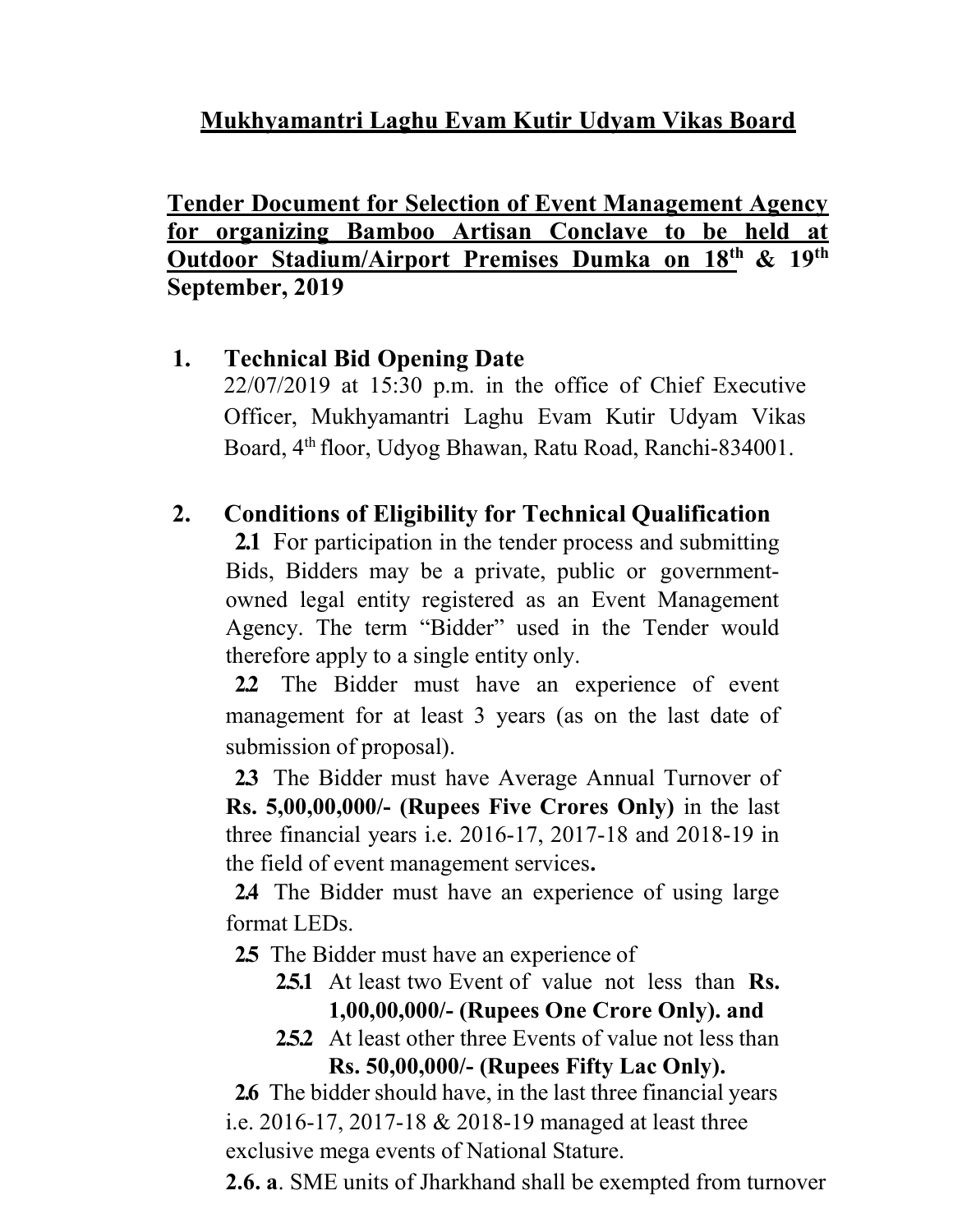and years of experience clause but they have to provide sample of similar work done by them and capability to do this scale of work before tender committee.

2.7 A Bidder that is under a declaration of ineligibility or is black listed by any Central/ State Government/ Municipal Corporation authority/Government Departments in India on the date of submission of the Bid or thereafter shall be disqualified. An undertaking in this regard should be submitted by the Bidder along with the other tender documents.

## 3. Documents to be Submitted by Bidders for Technical Qualification

- 3.1 Bank Draft/ Pay Order towards the payment of Non-Refundable Tender Document Fee of Rs. 15,000/- (Rupees Fifteen Thousand Only) in favor of "CEO, MMLKUVB", payable at Ranchi, Jharkhand.
- 3.2 Bank Draft/ Pay Order towards EMD/ Bid Security of Rs.1,00,000/- (Rupees One Lakh Only) in favor of "CEO, MMLKUVB", payable at Ranchi, Jharkhand.
- 3.3 The Bidder shall submit a Power of Attorney, authorizing the signatory of the Bid to commit on behalf of the Bidder and to submit the Bid. The Power of Attorney has to be on Stamp Paper and duly notarized.
- 3.4 Documents relating to registration of the firm.
- 3.5 Documents relating to past experience as per the eligibility criteria and evaluation matrix.
- 3.6 Supporting documents in respect of the above mentioned Clauses.
- 3.7 Proof of Annual Turnover for last three financial years as indicated in the clauses above.
- 3.8 Copy of Pan Card
- 3.9 Copy of Service Tax/GST Registration.
- 3.10 An undertaking regarding non-blacklisting of the Bidder.
- 3.11 Copy of ITR (last three Years)
- 3.12 SME units for Jharkhand shall be given exemption as per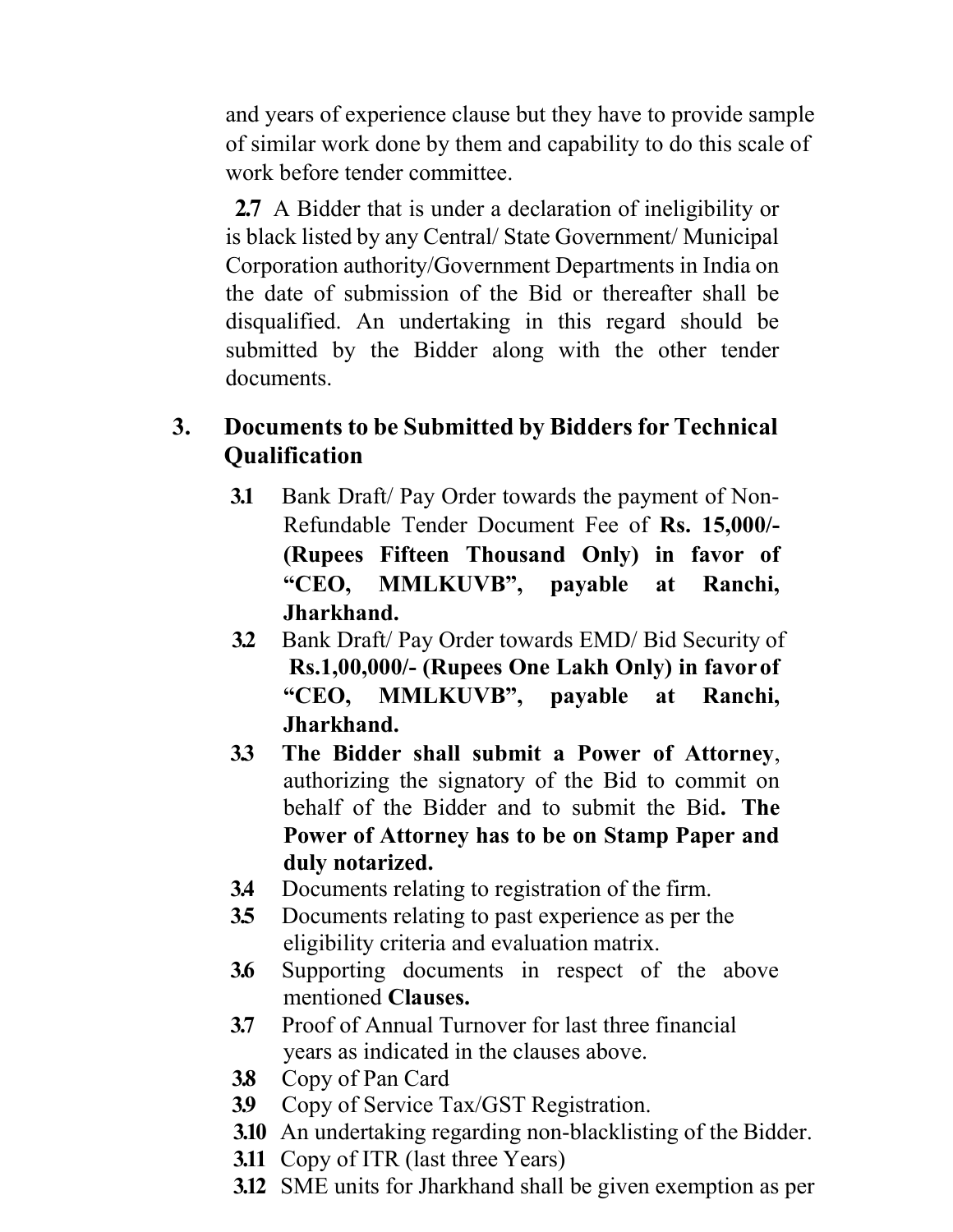applicable provisions of Procurement Policy, 2014.

4. Joint Venture/Consortium is not allowed under the bid.

# 10 5. Technical Evaluation Matrix

|                | <b>S.No. Evaluation</b>                                                                                                                                                                                                                                                                                                                                                                                                                                                                   | <b>Max</b><br>Parameter                                                                                                                                                                                                                                                                                                                 |              | <b>Total</b> |
|----------------|-------------------------------------------------------------------------------------------------------------------------------------------------------------------------------------------------------------------------------------------------------------------------------------------------------------------------------------------------------------------------------------------------------------------------------------------------------------------------------------------|-----------------------------------------------------------------------------------------------------------------------------------------------------------------------------------------------------------------------------------------------------------------------------------------------------------------------------------------|--------------|--------------|
|                | Criteria                                                                                                                                                                                                                                                                                                                                                                                                                                                                                  |                                                                                                                                                                                                                                                                                                                                         | <b>Score</b> | <b>Score</b> |
| 1              | Bidder's<br><b>Experience</b><br>and<br><b>Turnover</b>                                                                                                                                                                                                                                                                                                                                                                                                                                   | The bidder must have experience of managing event<br>of value not less than Rs. 1,00,00,000/- (Rupees One<br>Crore).<br>5 Marks for one assignment, 5 marks for each<br>additional assignment subject to a maximum of 10<br><b>Marks</b>                                                                                                |              |              |
|                |                                                                                                                                                                                                                                                                                                                                                                                                                                                                                           | The bidder must have experience of managing event<br>of value not less than Rs. 50,00,000/- (Rupees Fifty<br>Lac)<br>5 Marks for one assignment, 5 marks for each<br>additional assignment subject to maximum of 20<br><b>Marks</b><br>(These assignments should be in addition to the<br>assignments mentioned in the previous clause) | 20           |              |
|                |                                                                                                                                                                                                                                                                                                                                                                                                                                                                                           | Annual Turnover in 2018-19<br>Rs. 5 to 6 Crore $-05$ Marks<br>Rs. $6$ to $7$ Crore $-10$ Marks<br>$Rs. 7 to 8 Crore - 15 Marks$                                                                                                                                                                                                         | 15           |              |
|                |                                                                                                                                                                                                                                                                                                                                                                                                                                                                                           | Sub Total (1)                                                                                                                                                                                                                                                                                                                           |              | 45           |
| $\overline{2}$ | Experience of Working with Government of<br>Jharkhand / GoI / PSUs on similar assignments<br>involving Prime Minister, President, Central<br><b>Experience</b><br>Government Cabinet Minister or Chief Minister<br>with<br>5 marks for one assignment, 5 marks for each<br>Government<br><sub>of</sub><br>additional assignment subject to a maximum of 10<br><b>Jharkhand</b><br><b>Marks</b><br>(The assignments should be of a minimum value<br>of Rs. $50,00,000$ i.e. Rs. Fifty Lac) |                                                                                                                                                                                                                                                                                                                                         | 10           |              |
| Sub Total (2)  |                                                                                                                                                                                                                                                                                                                                                                                                                                                                                           |                                                                                                                                                                                                                                                                                                                                         |              | <b>10</b>    |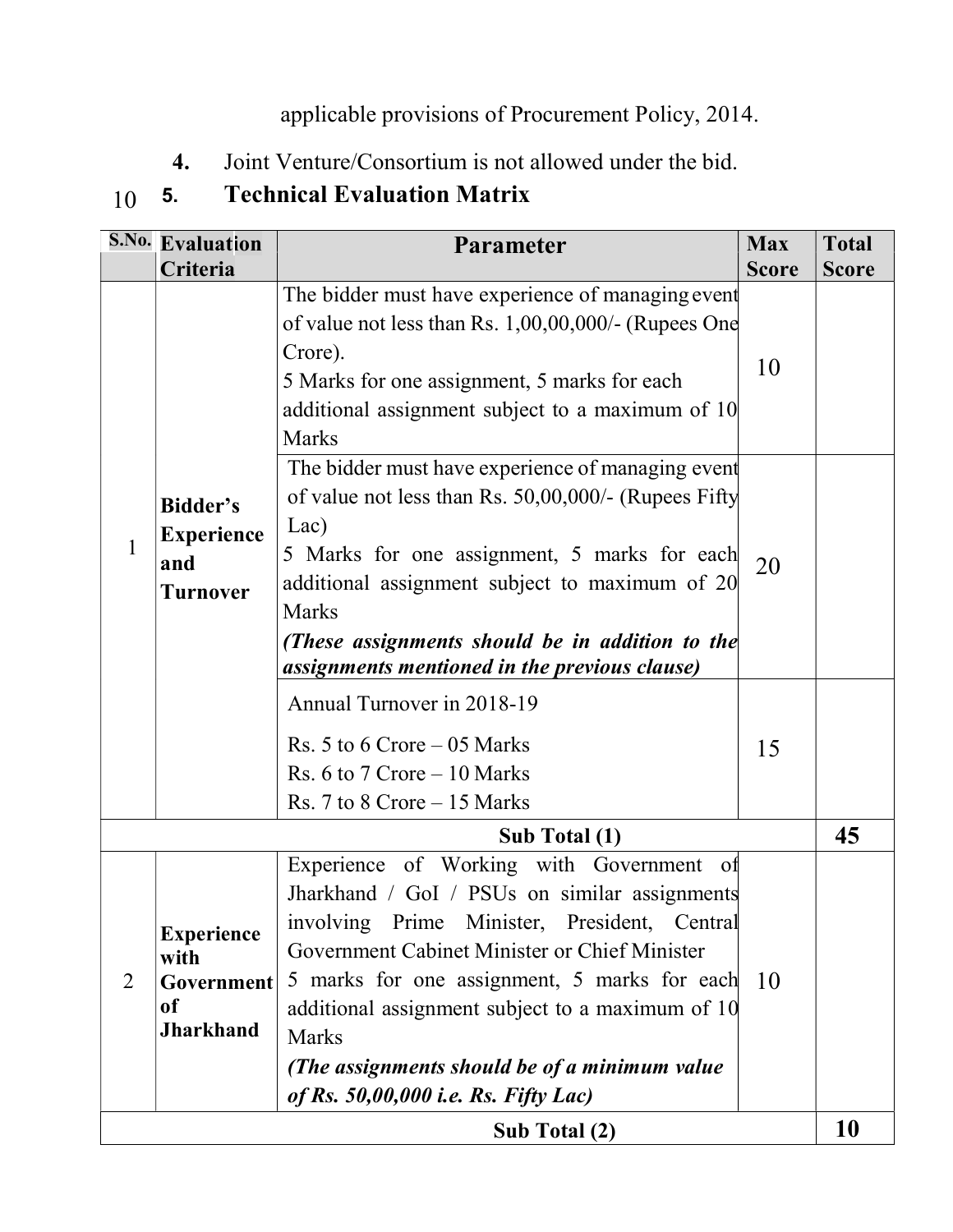| 3              | In-house Availability of German Hangar of at least<br>$50,000$ sq.ft.<br>Bidder's<br>(Certificate from the manufacturer certifying the<br><b>In-House</b><br>possession of Hangar with the Bidder,<br>OR<br>Capacity<br>Auditor certificate certifying in-house possession<br>of German Hangar to be submitted) |                                                                                                                                                           | 10 |    |
|----------------|-----------------------------------------------------------------------------------------------------------------------------------------------------------------------------------------------------------------------------------------------------------------------------------------------------------------|-----------------------------------------------------------------------------------------------------------------------------------------------------------|----|----|
| Sub Total (3)  |                                                                                                                                                                                                                                                                                                                 |                                                                                                                                                           |    | 10 |
|                |                                                                                                                                                                                                                                                                                                                 | Exclusiveness & Originality of concept including<br>work plan based on Bamboo theme                                                                       | 15 |    |
| $\overline{4}$ | <b>Presentation</b>                                                                                                                                                                                                                                                                                             | Complete Solution to the various aspects of the<br>event – designing layout, methodology of Live<br>Screening & general lighting based on bamboo<br>theme | 20 |    |
| Sub Total (4)  |                                                                                                                                                                                                                                                                                                                 |                                                                                                                                                           |    | 35 |
| Total          |                                                                                                                                                                                                                                                                                                                 |                                                                                                                                                           |    |    |

## 6. Selection of Bidder:

Financial Proposals of only those Applicants who scores at least 65% marks in Technical Proposal evaluation as detailed above shall be opened and considered for final evaluation.

The Bidder shall be selected on the basis of L1 based on the cumulative rates of all items, i.e. the bidder with the lowest financial cost would be selected.

## NOTE: - The successful bidder would be called for negotiation, if required.

## 7. Terms of Payment

The agreed fee (Contract Price) shall be released as mentioned below, subject to acceptance of reports/proposals by the Authority –

100% (Hundred percent) payment will be paid on successful completion of the event. This will be paid on completion of 30 days from the event date and on receipt of the invoice from the company/ Firm.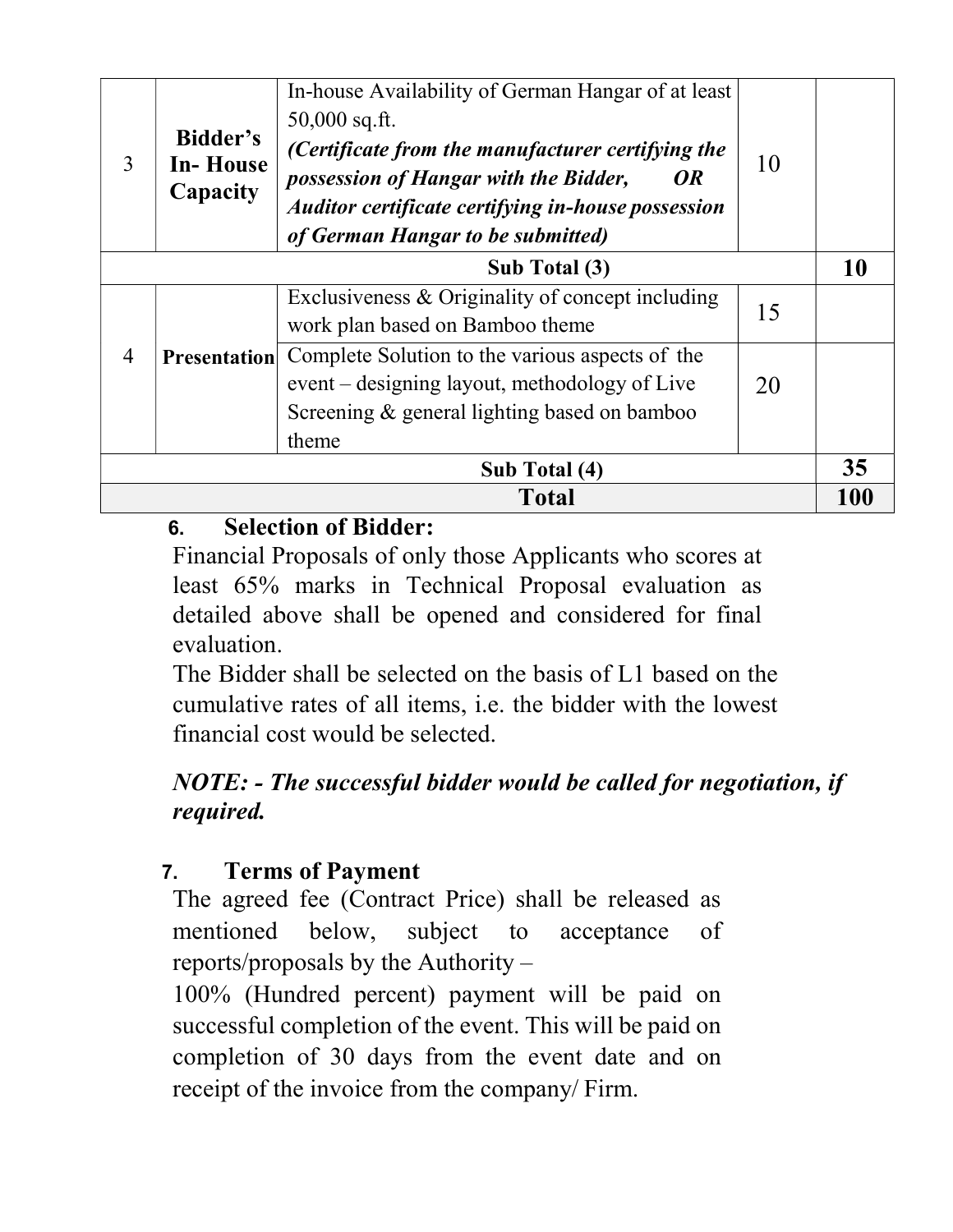## 8. Queries

The prospective bidders may contact the following in case of any queries/ clarifications:

Sh. Ajay Kumar Singh, Chief Executive Officer, Mukhyamantri Laghu Evam Kutir Udyam vikas Board, Udyog Bhawan, Ratu Road, Ranchi – 834001, Jharkhand. Phone: +91- 9430329585

E-mail: contact.cmlaghukutir@gmail.com

## 9. Submission of Tender

- a. Technical Cover (containing)
	- i. EMD, Power of Attorney and Bid Document Fees (in a separate sealed envelope)
	- ii. Cover letter and Eligibility Criteria (in a separate sealed envelope)
	- iii.Technical Proposal (in a separate sealed envelope)
- b. Financial Proposal (containing)
	- i. Cover Letter
	- ii. Financial Proposal

## 10. Last Date & Time for Submission of Tender

 $22<sup>nd</sup>$  July, 2019 at 15:00 p.m. in the office of Chief Executive Officer, Mukhyamantri Laghu Evam Kutir Udyam Vikas Board, 4th floor, Udyog Bhawan, Ratu Road, Ranchi-834001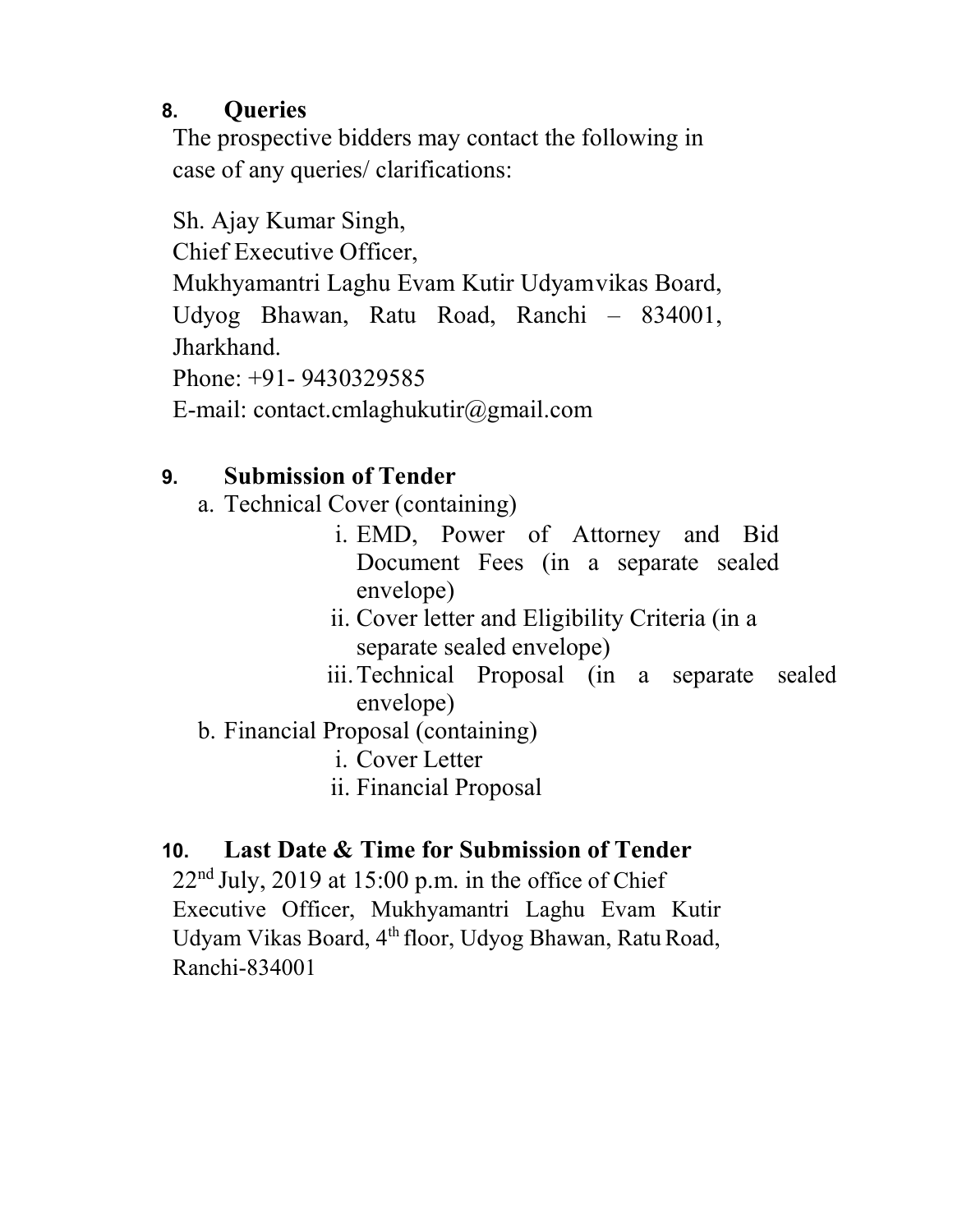11. Indicative items to be covered in the scope of work for Bamboo Artisan Conclave Programme : This two-day event on  $18<sup>th</sup>$  &  $19<sup>th</sup>$  September 2019 is expected to have participation of about 10,000 artisan and other visitors. The event will be presided by Hon'ble Chief Minister & will have presence of Hon'ble Senior Ministers from Central and State Government, Senior Government Officials, Entrepreneurs and representatives from industrial associations, chambers etc.

The theme of the event is bamboo based especially bamboo product with focus on the sustainable product for Green India, thus, the whole event venue should have bamboo flavor in all aspects of arrangements and material used. Instead of PVC sheets, thick cloth based banner may be used as far as possible.

 The broad items to be included in the facility will be as under: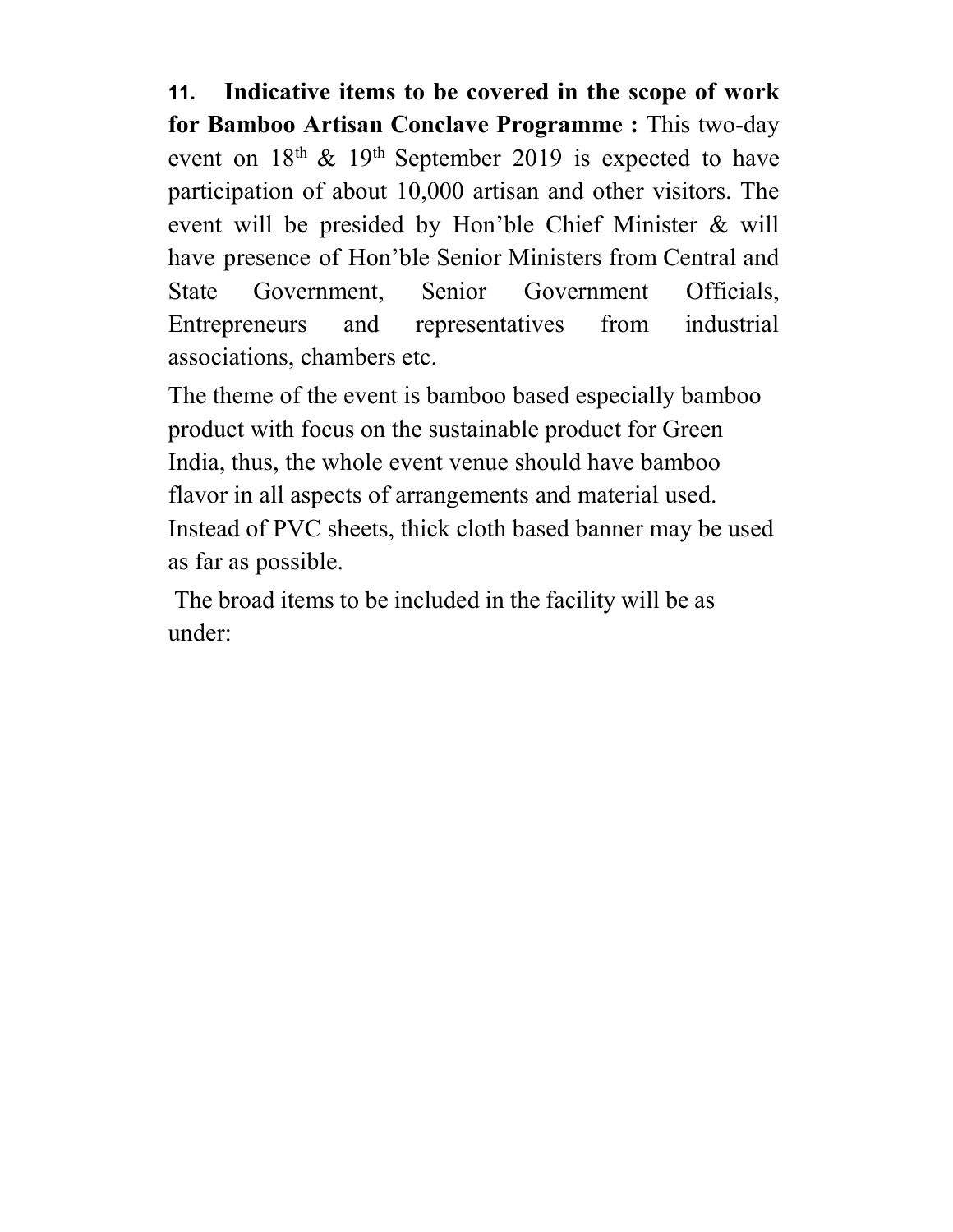| <b>Sl. No.</b> | <b>Description</b>                                                                                                                                                                                                                                                                                                                                                                                                                                                                                                                                                                                                                                                                                                                                                                                                                                                                                                                                                                           |  |  |  |
|----------------|----------------------------------------------------------------------------------------------------------------------------------------------------------------------------------------------------------------------------------------------------------------------------------------------------------------------------------------------------------------------------------------------------------------------------------------------------------------------------------------------------------------------------------------------------------------------------------------------------------------------------------------------------------------------------------------------------------------------------------------------------------------------------------------------------------------------------------------------------------------------------------------------------------------------------------------------------------------------------------------------|--|--|--|
|                | (all arrangements to be done for 2 days of the Event, unless otherwise<br>specified)                                                                                                                                                                                                                                                                                                                                                                                                                                                                                                                                                                                                                                                                                                                                                                                                                                                                                                         |  |  |  |
| 1              | Inaugural Hall- Main Aluminum Hanger Structure:<br>(German Hanger – Non AC) with general lighting inside hanger,<br>non-air conditioned, with a size of approximately 40 m*100 m<br>should be comfortable for seating Space of $~1000$ persons.<br>Reserves Space in front Rows with Bamboo Sofas for VIP<br>delegates.<br>Stage with both side stair having seating capacity of 25<br>people and arrangement for 15 persons in single Row.<br>Chairs/Sofa should be made of bamboo in Jharkhand.<br>• White three seater Bamboo sofa with cushion in front rows<br>Stage, Executive, Banquet Chairs (with cover) & Plastic<br>Chair<br>• Flooring, wherever required for even flooring<br>Ceiling, Walling $\&$ ground walling<br>• Synthetic, PVC & Red Carpeting of Hall with Stage<br><b>Section Dividers and Queue Managers</b><br>$\bullet$<br>Media Platform, Podium<br>$\bullet$<br>Mojo Barricading<br>$\bullet$<br><b>Flower Decoration</b><br>$\bullet$<br><b>Chemical Toilet</b> |  |  |  |
|                | • Cooler, Tower/ Pedestal Fan                                                                                                                                                                                                                                                                                                                                                                                                                                                                                                                                                                                                                                                                                                                                                                                                                                                                                                                                                                |  |  |  |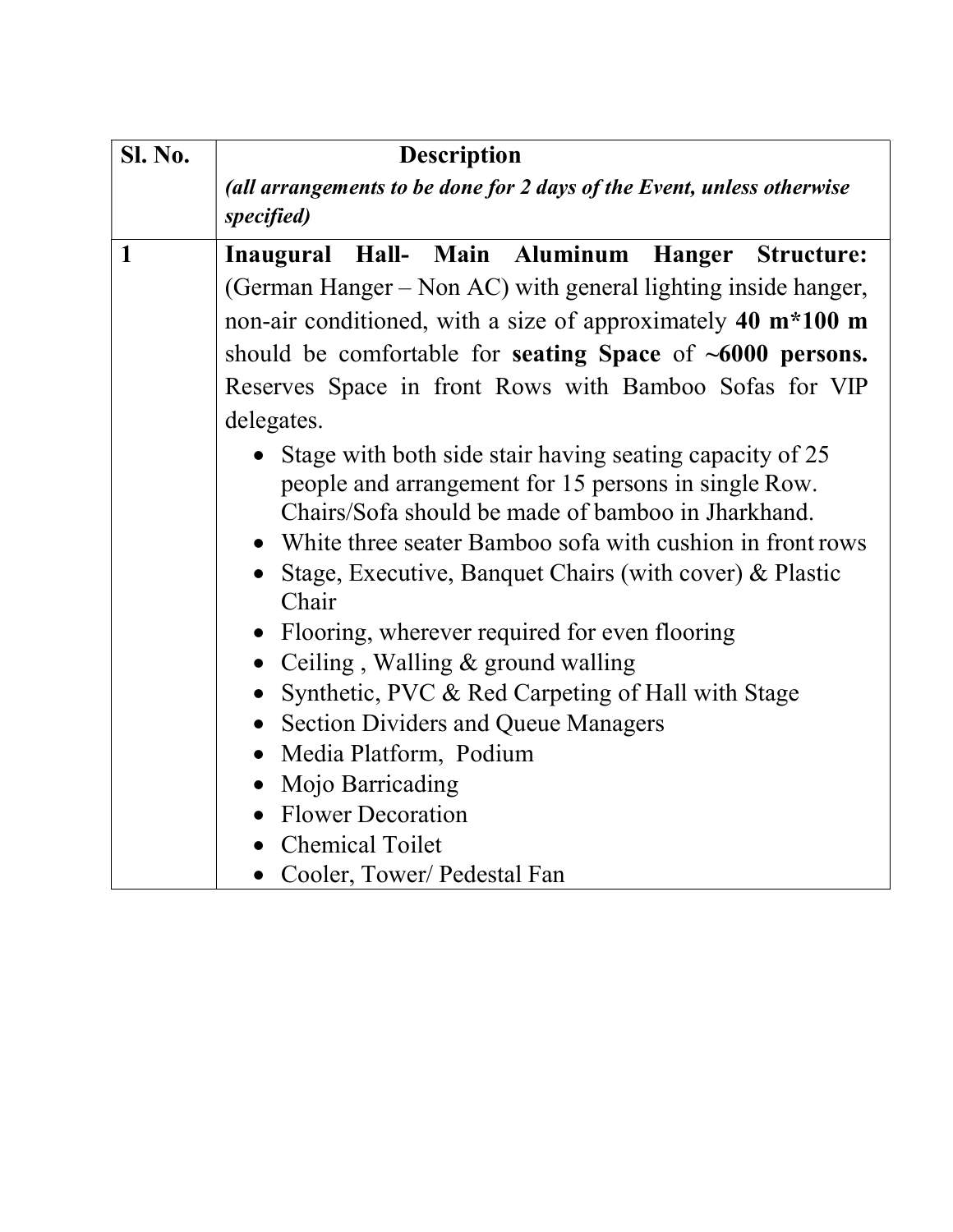|                | • Centre table made of Bamboo in Jharkhand                                           |  |  |  |
|----------------|--------------------------------------------------------------------------------------|--|--|--|
|                | Towel & Trey with cover made of Bamboo in Jharkhand                                  |  |  |  |
|                | The Main Hanger will be the Venue for Inaugural Session on                           |  |  |  |
|                | Day one of the Event which will be attended by approximately                         |  |  |  |
|                | $6000$ people.                                                                       |  |  |  |
| $\overline{2}$ | <b>Exhibition</b> Area-<br><b>Aluminum Hanger Structure</b><br>for                   |  |  |  |
|                | <b>Exhibition:</b> (German Hanger $-$ Non AC) with general lighting                  |  |  |  |
|                | inside hanger, non- air conditioned, with a size of approximately                    |  |  |  |
|                | $-16m*50m (800 m2)$ . Total area of exhibition hall will be 1500                     |  |  |  |
|                | $m2$ and should be comfortable for setting up of approximately                       |  |  |  |
|                | 40 exhibition pavilions of varied sizes in multiples of 9 Sq.                        |  |  |  |
|                | Mtrs along with 20 Gazebo / Pagoda tent for exhibiters.                              |  |  |  |
|                | Following needs to be provided in the Exhibition Area.                               |  |  |  |
|                | Flooring, wherever required for even flooring                                        |  |  |  |
|                | Carpeting                                                                            |  |  |  |
|                | Octonorm stall 3mtr X 3mtr                                                           |  |  |  |
|                | Section Dividers between the Stalls                                                  |  |  |  |
|                | Provision of Raw Space for exhibitors                                                |  |  |  |
|                | • Provision for Built-up Stalls, Plug & Play for the exhibitors                      |  |  |  |
|                | $(9 \text{ sq. mtrs. Size})$ with provision of -                                     |  |  |  |
|                | One Table                                                                            |  |  |  |
|                | $\circ$ 2 Chairs                                                                     |  |  |  |
|                | o Name of Exhibitor on the Name Card                                                 |  |  |  |
|                | • Power outlet for Laptop, Display Screen etc.                                       |  |  |  |
|                | <b>Glass Door</b>                                                                    |  |  |  |
|                | Fan, metal light                                                                     |  |  |  |
|                | DG Set with diesel<br>Hanger for Exhibition to be provided for the complete two days |  |  |  |
|                | of the event.                                                                        |  |  |  |
| 3              | <b>VVIP Lounge:</b> (German Hanger $- AC$ ) with general lighting                    |  |  |  |
|                |                                                                                      |  |  |  |
|                | inside hanger, air conditioned, with a size of approximately -                       |  |  |  |
|                | 30m*30m (900 m <sup>2</sup> ). Platforming, Carpeting, Ceiling, Walling,             |  |  |  |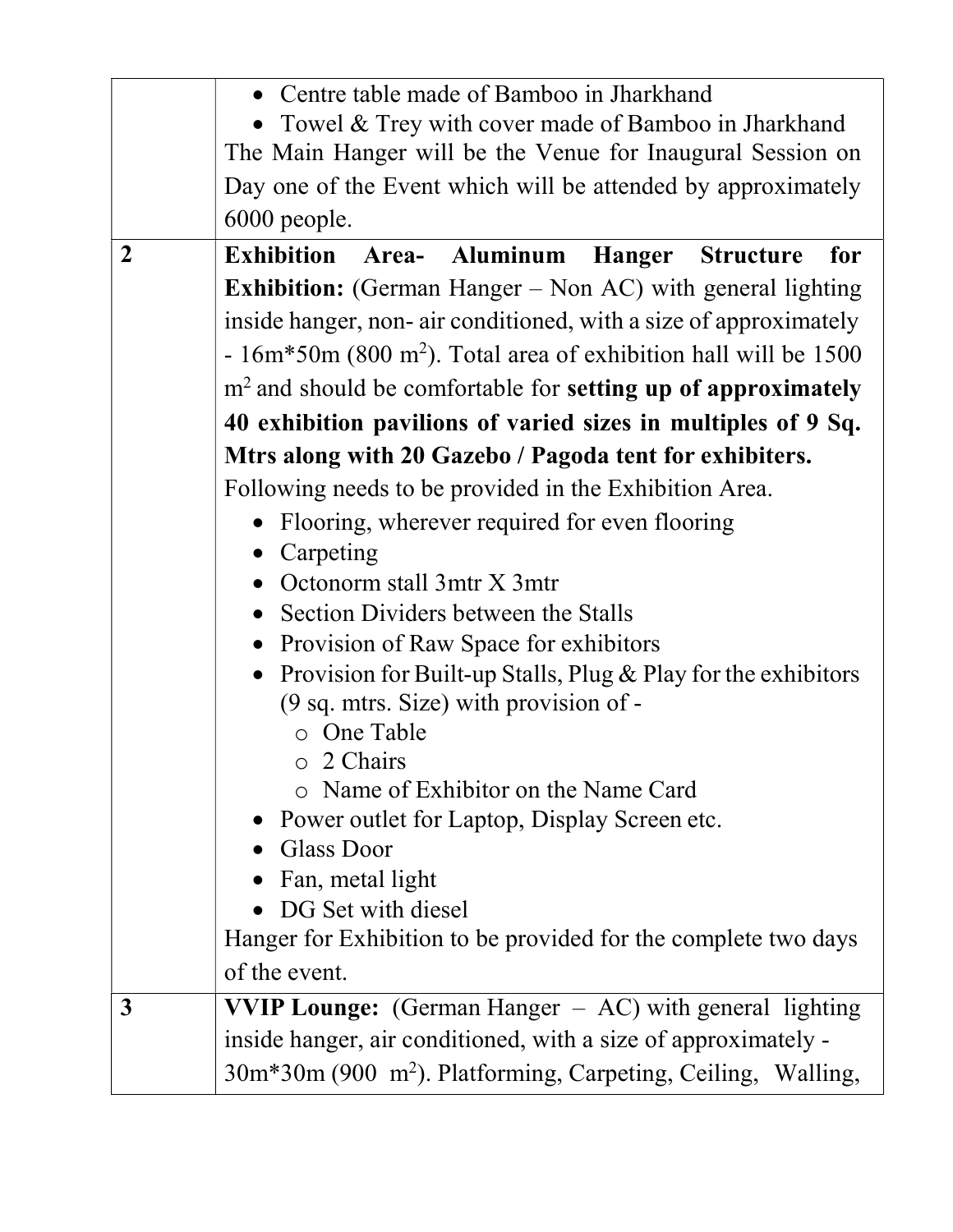|                         | Bamboo chair with cover, Tower AC, Cooler, Metal Bamboo,<br>DG Set with diesel. Dining Area with Plant decoration, sofas with<br>bamboo center table, round $\&$ side table with cloth and frill,<br>Lighting, Curtains etc. for $\sim$ 250 persons. Lunch arrangements for<br>Day 1 (250 Nos.) & Day 2 (150 Nos.) of the event to be provided.<br>Proposed Menu for Lunch<br>• Green salad<br>• Indian Sprout Salad<br>Papad, Achar<br>• Kadhai Paneer<br>• Yellow Dal<br>• Aloo Parwal Bhujiya<br>Mix Vegetable<br>Tandoori Roti/Naan<br>• Peas Pulao<br>• Steamed Rice<br>Gulab Jamun<br>Vanilla I/C with hot Chocolate Sauce<br><b>Provision for Lunch on both days of the event.</b> |  |  |
|-------------------------|-------------------------------------------------------------------------------------------------------------------------------------------------------------------------------------------------------------------------------------------------------------------------------------------------------------------------------------------------------------------------------------------------------------------------------------------------------------------------------------------------------------------------------------------------------------------------------------------------------------------------------------------------------------------------------------------|--|--|
| $\overline{\mathbf{4}}$ | <b>Waterproof Food Court:</b> For general dinning of Guests along                                                                                                                                                                                                                                                                                                                                                                                                                                                                                                                                                                                                                         |  |  |
|                         | with food distribution areas for security and others. Provision for                                                                                                                                                                                                                                                                                                                                                                                                                                                                                                                                                                                                                       |  |  |
|                         | both seating and standing for lunch of 5000 (per day) delegates                                                                                                                                                                                                                                                                                                                                                                                                                                                                                                                                                                                                                           |  |  |
|                         | to be provided. Ground Carpeting, waterproof Kitchen challa,                                                                                                                                                                                                                                                                                                                                                                                                                                                                                                                                                                                                                              |  |  |
|                         | round table set, table with cloth & frill, chowki, metal light,                                                                                                                                                                                                                                                                                                                                                                                                                                                                                                                                                                                                                           |  |  |
|                         | cooler, Pedestal fan, DG Set also to be provided.                                                                                                                                                                                                                                                                                                                                                                                                                                                                                                                                                                                                                                         |  |  |
| 4a.                     | <b>Waterproof Bamboo Foodcourt:</b> For paid foodcourt of 5-6 stall,<br>with space for 50 seats for dining for promotion of bamboo based<br>food products including dining space with small kitchen, table,<br>chair, fan, etc.                                                                                                                                                                                                                                                                                                                                                                                                                                                           |  |  |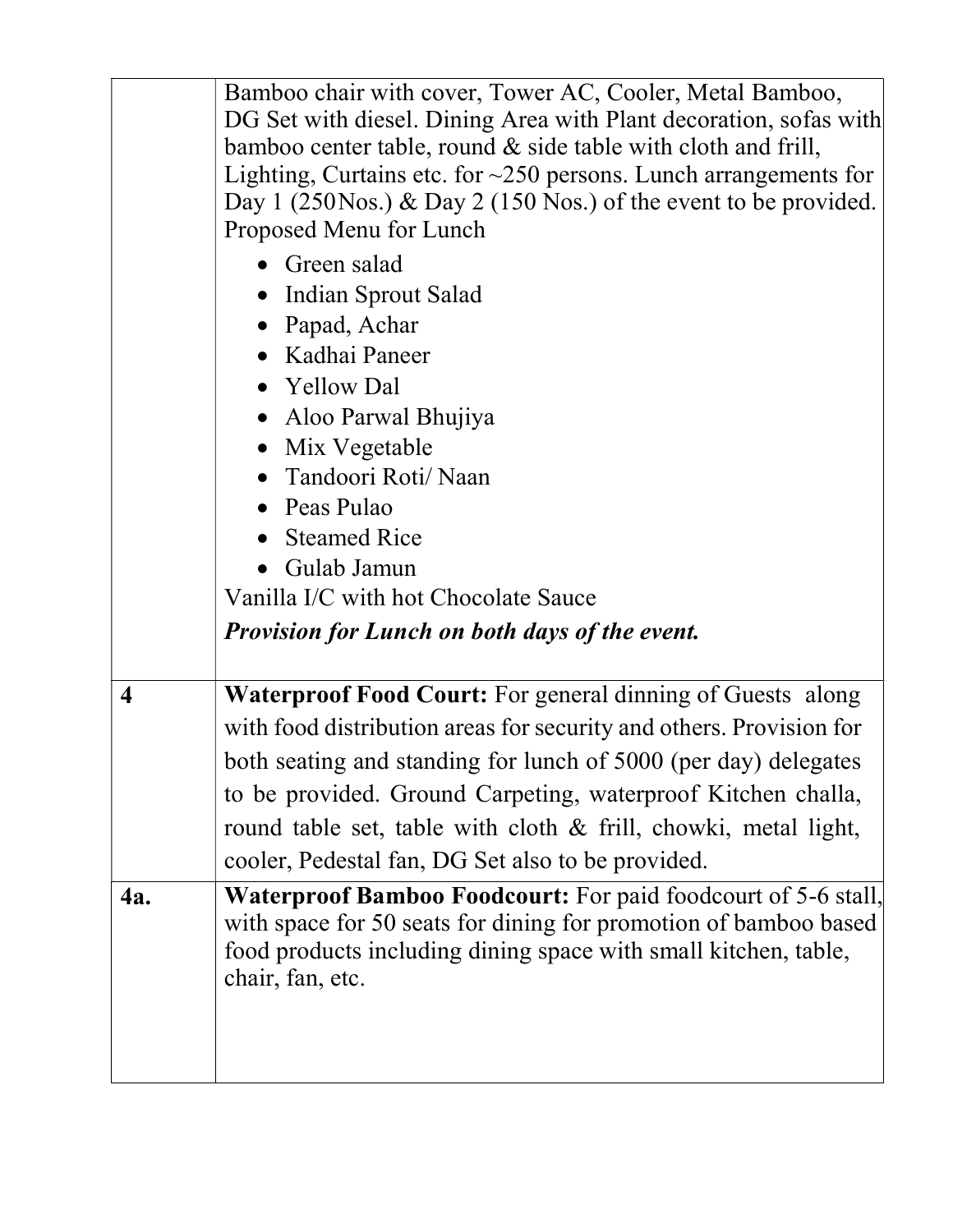| <b>LED:</b> The Stage shall have LED Backdrop in the proportion of  |  |  |
|---------------------------------------------------------------------|--|--|
| the size of the stage. In addition to this, there should be 08 Nos. |  |  |
| of LED 12 Ft X 8 Ft with platform on both sides wiring cabling      |  |  |
| with VGA watch out systems HD quality. One LED 20 Ft X 10           |  |  |
| Ft & Four PLASMA TV 52" with platform for seminar area also         |  |  |
| to be provided. Stage should be decorated with Bamboo.              |  |  |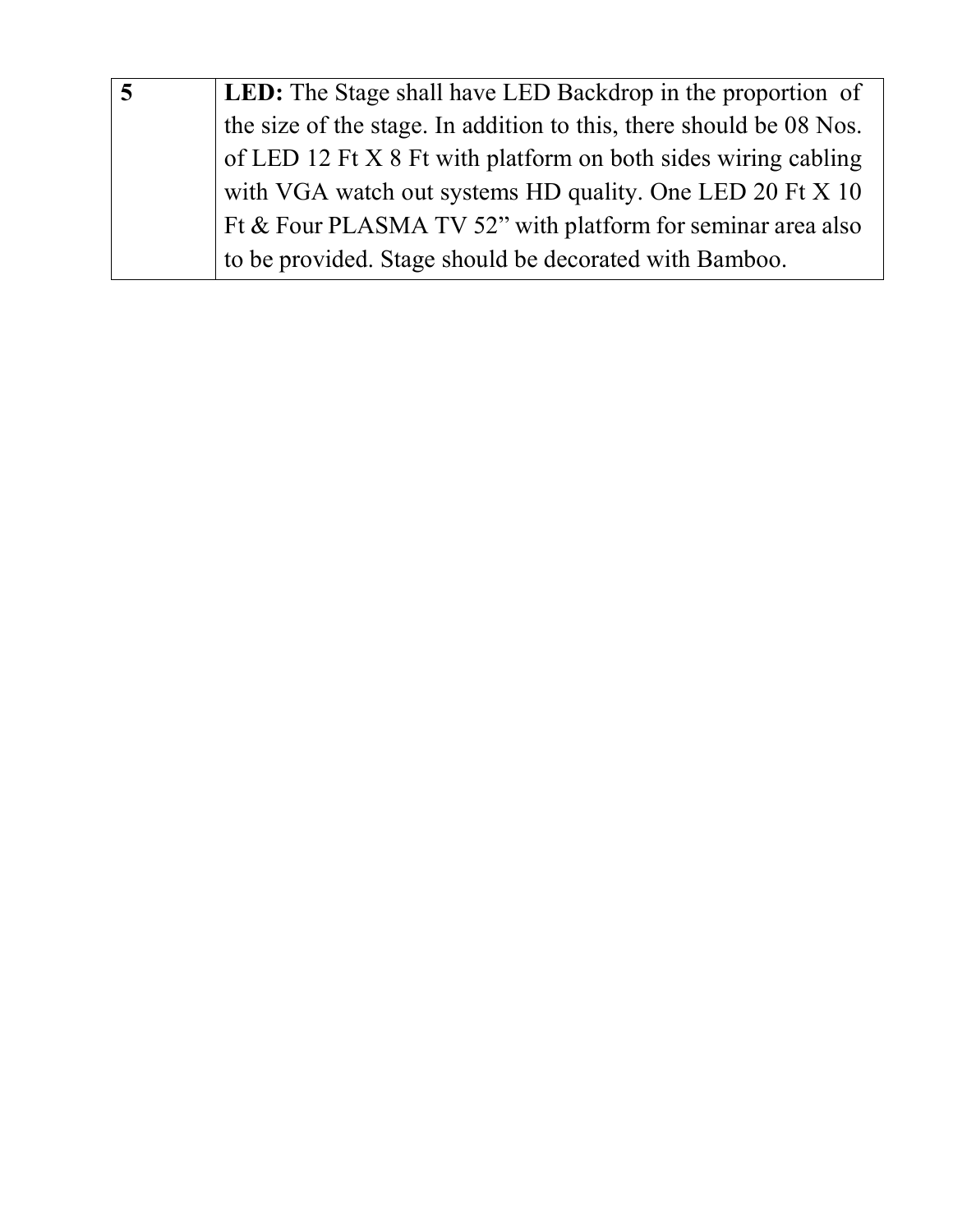| 6         | Audio- Visual Set-up in the Seminar Hall: Provision of                                                      |
|-----------|-------------------------------------------------------------------------------------------------------------|
|           | complete Audio-Visual set-up for the Seminar Hall for holding                                               |
|           | Sessions (on Day 1 $\&$ Day 2). The set-up will include                                                     |
|           | • Audio arrangements with console, microphones, wireless                                                    |
|           | microphones etc.                                                                                            |
|           | • Speakers for sound etc.                                                                                   |
|           | The Stage Shall have Backdrop in the proportion of the size of                                              |
|           | the stage.                                                                                                  |
| 7         | Lighting with ferry lights for 2 days & State of Art Audio                                                  |
|           | Video Sound System with complete Console setup with frame                                                   |
|           | masking.                                                                                                    |
| 8         | Green Net Matting, quality carpeting in all required areas should                                           |
|           | be used                                                                                                     |
| 9         | <b>Branding work</b> in block-out flex star print for the hanger $\&$                                       |
|           | Outside areas, Gates. (Approximately 50,000 sq. ft.)                                                        |
| <b>10</b> | Provision for Toilets, Kitchen Space and adequate signage's for                                             |
|           | all the people attending the event.                                                                         |
| 11        | Gate 02 Nos. made of Bamboo material.                                                                       |
| 12        | Flower Decoration, VVIP Bouquet (25 Nos.) (more nos. of                                                     |
|           | bouquet may be required)                                                                                    |
| 13        | <b>Logistics for Delegates:</b> Hotel room arrangements with AC, 24                                         |
|           | hour power backup, 24 hrs running hot $&$ cold water (for Two                                               |
|           | Days) for 50 VVIP/VIP delegates at Dumka & Deoghar                                                          |
|           | Note: No. of rooms may increase/decrease as per actual requirements and                                     |
|           | payment as per used rooms.                                                                                  |
| 14        | Vehicle for Delegates : To and fro Vehicle arrangements for 50                                              |
|           | VVIP/VIP delegates from Ranchi/Kolkata (airport/railway                                                     |
|           | station) to venue & local travel                                                                            |
|           | Note: No. of vehicles may increase/decrease as per actual requirements<br>and payment as per used vehicles. |
|           |                                                                                                             |
|           |                                                                                                             |
|           |                                                                                                             |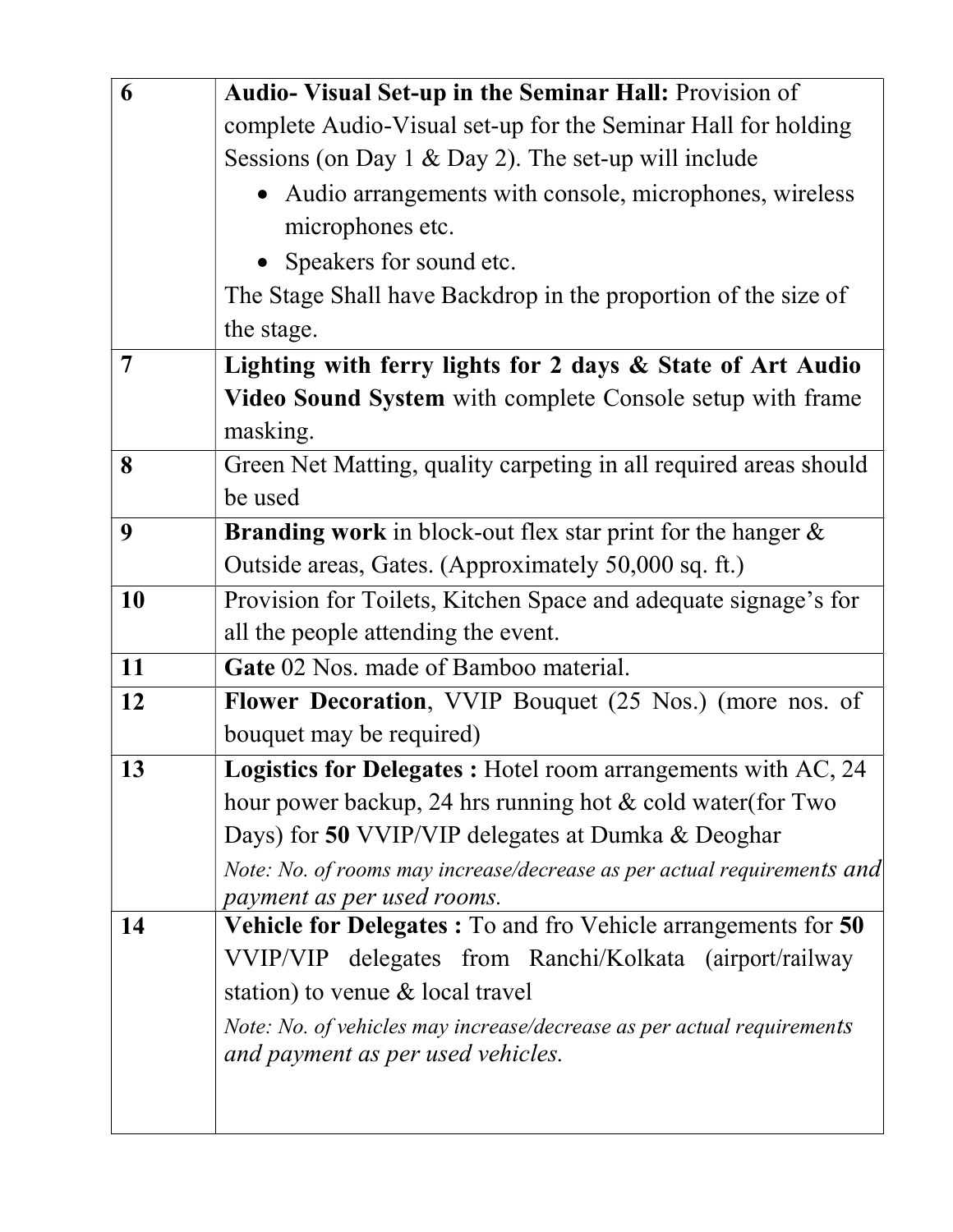|    | <b>Vehicle Type</b>                                       | Quantity | <b>Total Rate including all cost</b> |
|----|-----------------------------------------------------------|----------|--------------------------------------|
|    | Innova                                                    | 15       |                                      |
|    | Honda City/ Ciaz                                          | 15       |                                      |
|    | Dzire/Tata<br>Swift                                       | 20       |                                      |
|    | Zest/Indigo                                               |          |                                      |
| 15 | <b>Logistics for Artisans:</b>                            |          |                                      |
|    | Stay arrangements which comprises Bed Roll, Bed sheet,    |          |                                      |
|    | Pillow with cover, Blanket for Artisans approx. 2500 Nos. |          |                                      |
|    | (Per day).                                                |          |                                      |
|    | Arrangements for drinking water & mosquitoes repellent.   |          |                                      |
| 16 | Misc. & Others:                                           |          |                                      |
|    | Tin Barricading with fabric                               |          |                                      |
|    | Cloth masking in front of Delegate entry                  |          |                                      |
|    | Toilet for Media People & General Public                  |          |                                      |
|    | Outside carpeting                                         |          |                                      |
|    | Water Supply for Wash Rooms                               |          |                                      |
|    | <b>Plants for Ambience</b>                                |          |                                      |
|    | Lamp Lighting                                             |          |                                      |
|    | Placard Displaying Names of Dignitaries on the dais       |          |                                      |
|    | Parking and tree highlighting with metal helide 2 days    |          |                                      |
|    | Full DG Backup with fuel                                  |          |                                      |
|    | Black cloth masking for open areas                        |          |                                      |

## Note:

- i. All the payment would be made as per actuals.
- ii. The bidder to submit separate rates for every specific item mentioned above.
- iii. The scope is indicative not limiting to the items mentioned above. As per direction of the senior officers of the Govt. of Jharkhand, the work may be executed by the Bidder within the sanctioned budget/price quoted.